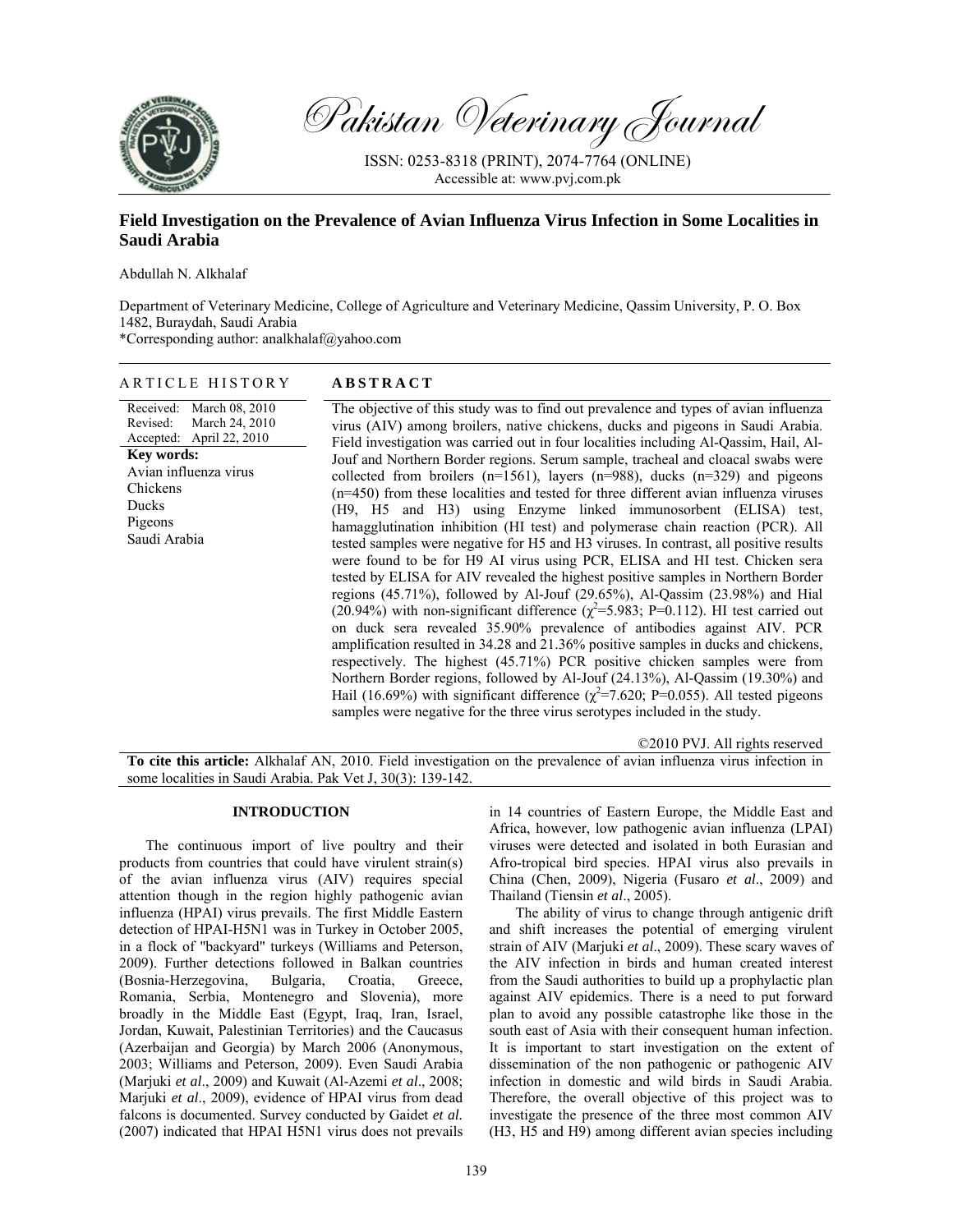ducks, chickens and pigeons in four localities of Saudi Arabia.

# **MATERIALS AND METHODS**

#### **Serum samples**

Serum samples were collected from broiler chicks  $(n=1561)$ , layers  $(n=988)$ , pigeons  $(n=450)$  and ducks (n=329) from 2006 to 2007 in four different localities in Saudi Arabia including Al-Qassim, Hail, Al-Jouf and Northern Borders (Table 1). Blood samples were collected from wing vein and kept at 4°C for an overnight after which serum was separated by centrifugation at 900 x g. Collected serum samples were aliquoted and kept frozen.

**Table 1: Number and species of birds tested for AIV in four different localities in Saudi Arabia** 

| <b>Bird</b>     | Al-           | Hail | Al-  | Northern Total |      |  |  |
|-----------------|---------------|------|------|----------------|------|--|--|
| species         | <b>Oassim</b> |      | Jouf | <b>Borders</b> |      |  |  |
| <b>Broilers</b> | 906           | 250  | 178  | 227            | 1561 |  |  |
| Layers          | 597           | 154  | 85   | 152            | 988  |  |  |
| Ducks           | 68            | 80   | 92   | 89             | 329  |  |  |
| Pigeons         | 150           | 100  | 100  | 100            | 450  |  |  |
| Total           | 1721          | 584  | 455  | 568            | 3328 |  |  |

#### **Swabs**

Fecal and tracheal swabs were collected from live, dead and slaughtered birds of the three species. Alive birds included both apparent healthy and diseased birds showing respiratory signs or other symptoms. Swabs were collected using sterile cotton swabs which were dipped in sterile Hanks balanced salt solution (HBSS) and taken directly to the laboratory in a cold box for extraction of the RNA required for PCR identification.

#### **Haemagglutination inhibition (HI) test**

This test was used for duck and pigeon samples and the procedure opted has already been described (Alkhalaf, 2009). Briefly, the reagents required for the test were PBS (0.01 M), pH 7.0–7.2 and RBCs in an equal volume of Alsever's solution. Cells were washed in PBS before use as a 1% (packed cell v/v) suspension. Allantoic fluid of eggs inoculated with H9 (local isolate) was titrated by haemagglutination and used as an antigen for the HI test. The amount of antigen used in each well was 8 HA unit. A 0.5% suspension of chicken RBCs was used. The tested serum samples were heated at 56°C for 30 minutes to inactivate complements. Atypical β procedure (Diluted-Serum-Constant-virus) was performed in 96 well round bottomed microtiter plates. After making serial dilutions of the tested serum, antigen was added, incubated and 0.5% chicken erythrocyte suspension was added. The plates were left at room temperature until the known HIpositive wells exhibited a tight, well-circumscribed button of unagglutinated sedimented erythrocytes. HI titer was recorded as the reciprocal of the highest dilution of serum at which there was complete inhibition of haemagglutination.

### **Enzyme linked immunosorbent assay (ELISA)**

Indirect ELISA kits (FlockCheck, Avian Influenza Antibody Test Kit, Idexx Laboratories, Main, USA) was used for detection and measurement of antibodies to AIV

in chicken serum. ELISA was done following the instructions supplied by the company. RNA was extracted from the samples (swab) using Trizol and chloroform/isoamyl alcohol method (Sambrook *et al*., 1989). Briefly, swab extract was mixed with Trizol reagent (Life Technology, Gaithersburg, MD). After mixing completely and keeping at room temperature for 5 min, the mixture was extracted with chloroform/isoamyl alcohol (24:1). After centrifugation (10,000  $\times$  g for 15 min), the RNA in the aqueous solution was precipitated by adding an equal volume of isopropanol. The RNA precipitate was collected by centrifugation  $(10,000 \times g)$  for 20 min), washed by 75% ethanol and dissolved in 50 µl of RNase-free water. Once obtained, the RNA pellet was dissolved in diethylpyrocarbonate (DEPC) water (free from RNase) and reverse transcribed directly to complementary DNA (cDNA) using the reverse transcriptase enzyme and primer specific for the eight RNA segments of the influenza viruses at 42ºC for 1 hour after initial denaturation at 72ºC in the presence of transcription buffer and depec water (Horimoto and Kawaoka, 1995). Transcribed cDNA was frozen at -20ºC until needed for PCR. Moreover, Qiagen RNeasy Mini Kit (QIAGEN GmbH, Germany, Catalog #74104)) was used to extract the virus RNA (WHO, 2002).

### **Polymerase chain reaction (PCR)**

The PCR was carried out following the standard method of reverse transcription-PCR (Lee *et al*., 2001; Munch *et al*., 2001; Ahmad *et al*., 2009). Briefly, for each reaction, cDNA synthesized were mixed with the master mix (PCR buffer, ultrapure water, 10 mM dNTP mix, 25 mM MgCl<sub>2</sub> Taq DNA polymerase, forward and reverse primer) in a PCR tube. The mixture was spin briefly and placed in the thermocycler. The PCR condition for the amplification of NP and H3 was 95°C for 3 min, 35 cycles of 95°C for 30 seconds (denaturation), 55°C for 40 seconds (annealing) and 72°C for 40 seconds (extension), followed by 72°C for 10 min (final extension). The PCR condition for the amplification of H5 and H9 was the same as above, except that the annealing temperature was reduced to 50°C.

### **Statistical Analysis**

Data thus collected were analyzed by Chi square test using Minitab program to see the magnitude of differences in the prevalence of AIV in four different localities in Saudi Arabia.

# **RESULTS AND DISCUSSION**

Avian influenza is one of the highly contagious Office of International Epizootics (OIE) list "A" diseases (Iqbal *et al*., 2008). It leads to high mortality in chicken, resulting in extensive losses. Avian influenza is caused by influenza "A" virus which belongs to family orthomyxoviridae. Seroepidemiological studies to determine the mode of transmission of the virus and the risk factors associated with infection are deemed necessary (Rowe *et al*., 1999). Even for control strategic point of view, this monitoring in mandatory. In the present study, HI, ELISA and PCR were applied for the detection of antibodies against AIV.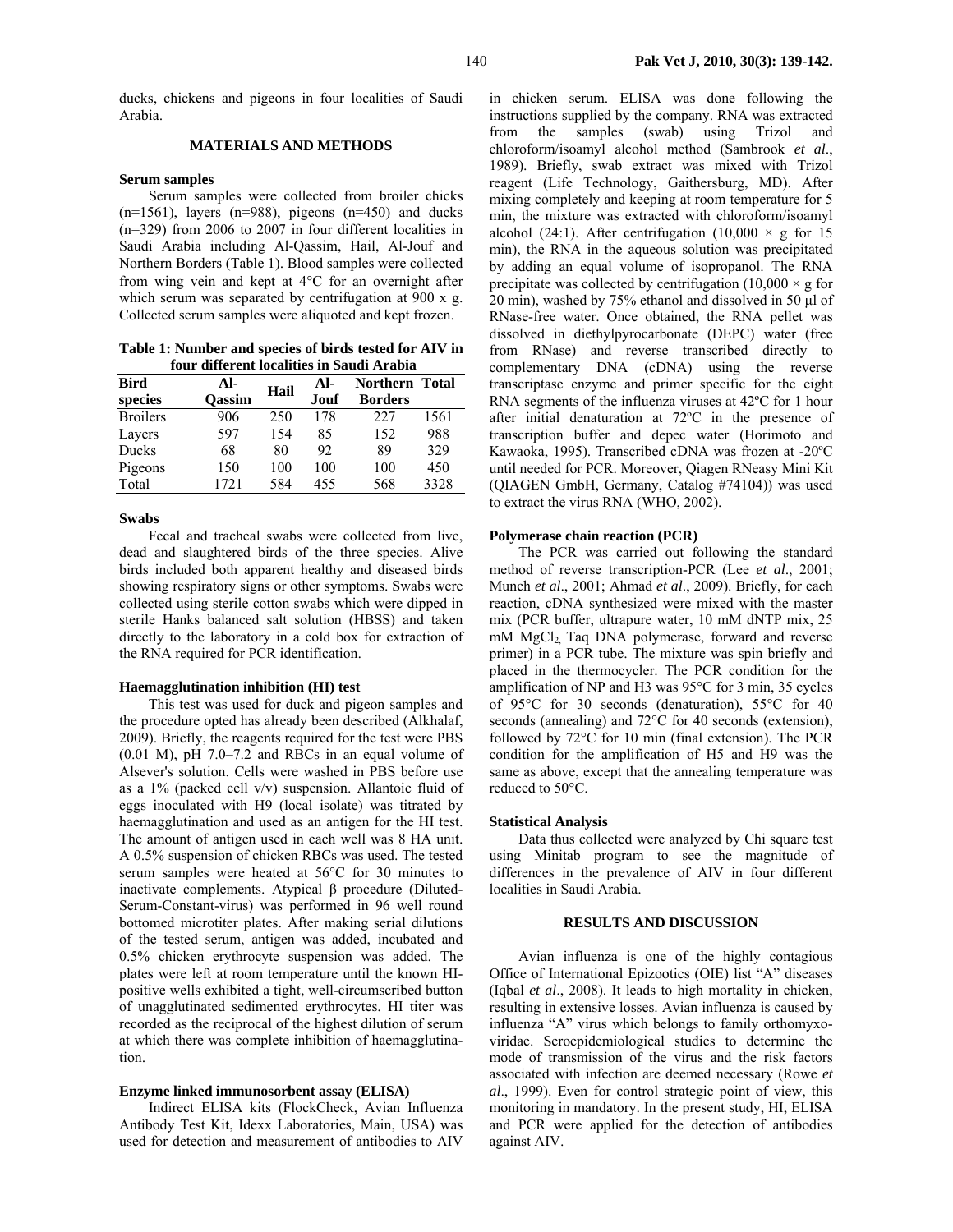ELISA test used for chicken sera for AIV revealed non-significant difference of positive samples among four localities ( $\chi^2$  =5.983; P=0.112). The highest positive AIV samples by ELISA were found in Northern Border regions, followed by Al-Jouf, Al-Qassim and Hail (Table 2). This shows that there is higher prevalence in the Northern Border regions than Hail and Al-Qassim regions which focuses on the probable exogenous sources of the AIV cases and foci reported in the rest of the Kingdom. Free uncontrolled in and out movements of migratory birds across the borders can be blamed for the spread of infection on the borders and from there to the other regions (Liu *et al*., 2005; Capua and Alexander, 2009). Low prevalence of AIV in Hail than Al-Qassim can be attributed to the fact that flocks in Hail were almost under closed system of rearing while many flocks in Al-Qassim were native and kept free in the backyards. Therefore, it is recommended that closed rearing is safer than free rearing to avoid catastrophes of AIV infections in birds and humans.

HI test carried out on duck sera revealed overall 35.90% prevalence of antibodies against AIV in Saudi Arabia. Though pigeons are susceptible to AIV (Jia *et al*., 2008), however, in the present study pigeon serum samples were found negative with HI tests/ELISA and also by PCR. In ducks, antibodies against AIV were the highest in Northern Border regions followed by Hail, Al-Jouf and Al-Qassim (Table 2). Difference in prevalence of antibodies against AIV in different localities was nonsignificant ( $\chi^2$  =0.922; P=0.820). These results clear out the role of ducks as being reservoir for the AIV and indicated that special attention must be directed towards

this host. It has been well known that ducks have a major role in the spread of epidemics in the severely affected parts of the world (Cox *et al.,* 1994; Gilbert *et al*., 2006; Olsen *et al*., 2006). However, duck samples tested in the present study were randomly collected and the antigen used with HI test was originated from H9 local isolate.

PCR amplification resulted in 34.28% positive samples in ducks (Table 3). In ducks, the highest number of samples were positive to AIV through PCR at Hail, followed Al-Qassim and Al-Jouf, however, the difference was non-significant  $(\chi^2=0.316; \text{ P}=0.854)$ . In chickens, 21.36% samples were found positive for AIV with a significant difference between prevalence at different localities of Saudi Arabia  $(\chi^2 = 7.620; \text{ P} = 0.055)$ . The highest (45.71%) PCR positive samples were from Northern Border regions followed by Al-Jouf, Al-Qassim and Hail (Table 3).

All positive cases were found to be H9 with both ELISA and PCR. The highest positive samples were observed in Northern Borders indicating that ELISA is correlated with that of PCR concerning prevalence of AIV serotype H9. No swabs from chickens or ducks were positive with primers of either H3 or H5 AIV serotype. Though H5 was not present in the present study, however, H5N1 from dead falcons has already been confirmed in Saudi Arabia (Marjuki *et al*., 2009). Even in neighbour states like Kuwait H5N1 is prevalent (Al-Azemi *et al*., 2008). This could be due to species difference.

It was concluded from the study that AIV is prevalent in various localities of Saudi Arabia. Continuous sero-monitoring for AIV is necessary to opt control measures.

| Locality                |               | Ducks / HI test         | <b>Chickens/ ELISA</b> |                         |  |  |
|-------------------------|---------------|-------------------------|------------------------|-------------------------|--|--|
|                         | <b>Tested</b> | <b>Positive samples</b> | <b>Tested</b>          | <b>Positive samples</b> |  |  |
|                         | samples       |                         | samples                |                         |  |  |
| Al-Qassim               | 47            | 15(31.91)               | 1230                   | 295 (23.98)             |  |  |
| Hail                    | 55            | 19 (34.54)              | 339                    | 71 (20.94)              |  |  |
| Al-Jouf                 | 68            | 22(32.35)               | 205                    | 61 (29.65)              |  |  |
| Northern Border Regions | 89            | 37(41.57)               | 344                    | 102(45.71)              |  |  |
| Total                   | 259           | 93 (35.90)              | 2118                   | 529 (24.97)             |  |  |
| $\chi^2$ value          | 0.922         |                         | 5.983                  |                         |  |  |
| df                      | 3             |                         |                        |                         |  |  |
| P value                 |               | 0.820                   | 0.112                  |                         |  |  |

**Table 2: Results of HI and ELISA for detection of antibodies against AIV in ducks and chicken sera samples collected from four different localities in Saudi Arabia** 

Figures in parenthesis indicate percentage.

|  |  |  | Table 3: Results of PCR test for detection of AIV in Chicken and duck tracheal and cloacal |  |  |  |
|--|--|--|--------------------------------------------------------------------------------------------|--|--|--|
|  |  |  | swabs collected from four different localities in Saudi Arabia                             |  |  |  |

| Locality                |                | <b>Ducks</b>            | <b>Chickens</b> |                 |  |  |
|-------------------------|----------------|-------------------------|-----------------|-----------------|--|--|
|                         | <b>Tested</b>  | <b>Positive samples</b> | <b>Tested</b>   | <b>Positive</b> |  |  |
|                         | samples        |                         | samples         | samples         |  |  |
| Al-Qassim               | 21             | 7(33.33)                | 273             | 53 (19.30)      |  |  |
| Hail                    | 25             | 10(40.00)               | 65              | 11 (16.69)      |  |  |
| Al-Jouf                 | 24             | 7(29.16)                | 58              | 14(24.13)       |  |  |
| Northern Border Regions |                |                         | 35              | 16(45.71)       |  |  |
| Total                   | 70             | 24 (34.28)              | 440             | 94 (21.36)      |  |  |
| $\chi^2$                | 0.316          |                         | 7.620           |                 |  |  |
| df                      |                | 2                       |                 |                 |  |  |
| P value                 | 0.854<br>0.055 |                         |                 |                 |  |  |

Figures in parenthesis indicate percentage.